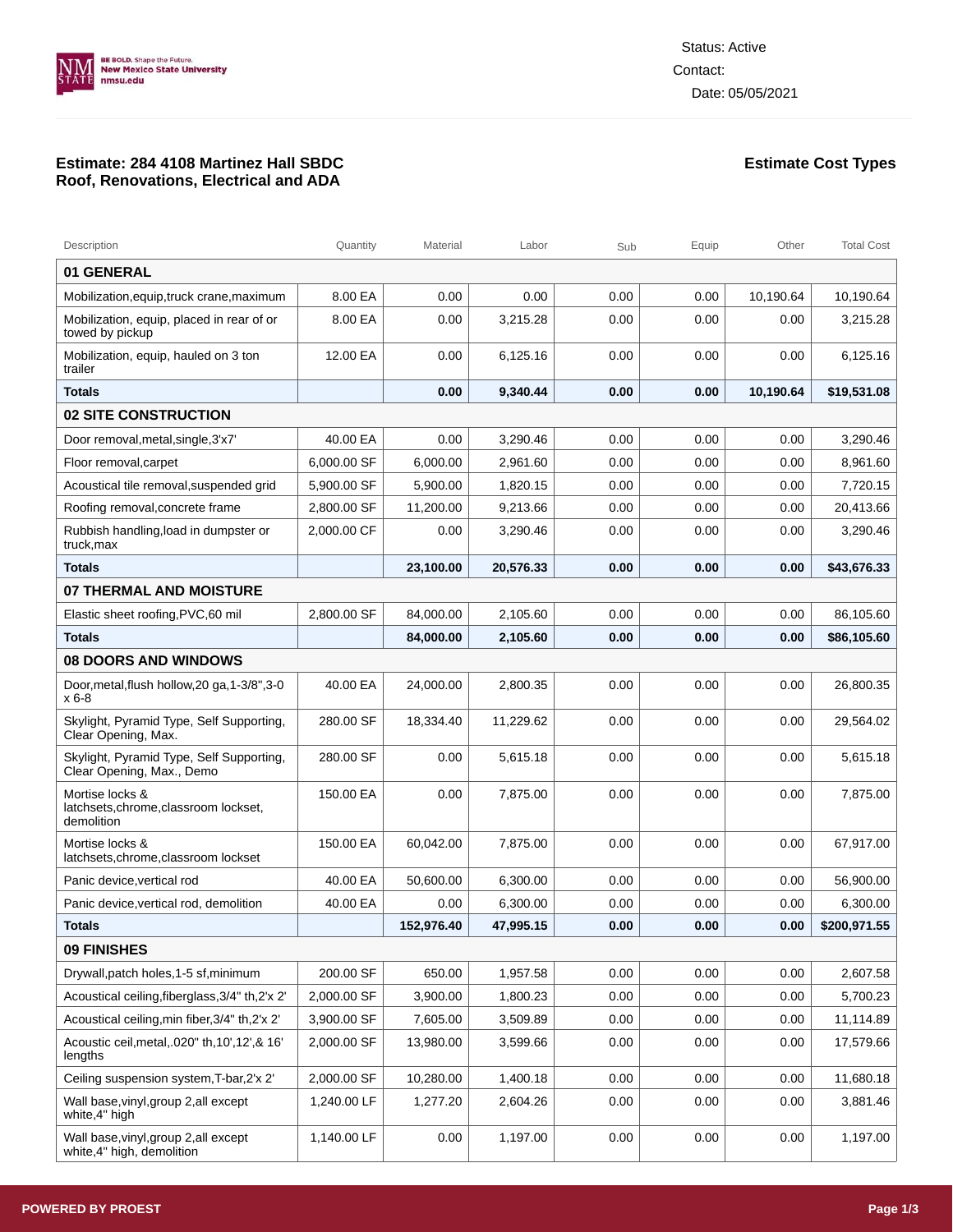

| Description                                                  | Quantity        | Material   | Labor     | Sub  | Equip | Other | <b>Total Cost</b> |
|--------------------------------------------------------------|-----------------|------------|-----------|------|-------|-------|-------------------|
| Vinyl tile, solid, 1/8" thick, 12 x 12, color                | 300.00 SF       | 1,815.00   | 472.50    | 0.00 | 0.00  | 0.00  | 2,287.50          |
| Carpet tile, foam back, needle<br>punch,maximum              | 6,000.00 SF     | 40,800.00  | 9.450.00  | 0.00 | 0.00  | 0.00  | 50,250.00         |
| Painting prep, dropcloths, maximum                           | 5,000.00 SF     | 350.00     | 291.93    | 0.00 | 0.00  | 0.00  | 641.93            |
| Painting prep, masking, paper and tape,<br>maximum           | 3,000.00 LF     | 450.00     | 2,630.00  | 0.00 | 0.00  | 0.00  | 3,080.00          |
| Ext painting, doors, metal, spray, first<br>coat, max        | 960.00 SF       | 518.40     | 1,262.40  | 0.00 | 0.00  | 0.00  | 1,780.80          |
| Ext painting, doors, metal, spray, second<br>coat, max       | 960.00 SF       | 518.40     | 280.75    | 0.00 | 0.00  | 0.00  | 799.15            |
| Ext painting, door frames, metal, spray,<br>first coat, max  | 340.00 LF       | 183.60     | 526.00    | 0.00 | 0.00  | 0.00  | 709.60            |
| Ext painting, door frames, metal, spray,<br>second coat, max | 340.00 LF       | 183.60     | 99.28     | 0.00 | 0.00  | 0.00  | 282.88            |
| Int painting, doors, metal, roller, first<br>coat, max       | 1,680.00 SF     | 1,680.00   | 1,963.95  | 0.00 | 0.00  | 0.00  | 3,643.95          |
| Int painting, doors, metal, roller, second<br>coat, max      | 1,680.00 SF     | 1,344.00   | 1,262.40  | 0.00 | 0.00  | 0.00  | 2.606.40          |
| Int painting, trim, brush, first coat, max                   | 1,140.00 LF     | 456.00     | 333.35    | 0.00 | 0.00  | 0.00  | 789.35            |
| Int painting, trim, brush, second coat,<br>max               | 1,140.00 LF     | 456.00     | 333.35    | 0.00 | 0.00  | 0.00  | 789.35            |
| Int painting, walls, roller, first coat, max                 | 12,400.00<br>SF | 4,340.00   | 2,717.45  | 0.00 | 0.00  | 0.00  | 7,057.45          |
| Int painting, walls, roller, primer coat,<br>max             | 12,400.00<br>SF | 8,680.00   | 2,717.45  | 0.00 | 0.00  | 0.00  | 11,397.45         |
| Int painting, walls, roller, second coat,<br>max             | 12,400.00<br>SF | 8,680.00   | 2,508.36  | 0.00 | 0.00  | 0.00  | 11,188.36         |
| Totals                                                       |                 | 108,147.20 | 42,917.97 | 0.00 | 0.00  | 0.00  | \$151,065.17      |
| <b>10 SPECIALTIES</b>                                        |                 |            |           |      |       |       |                   |
| Bath accessory, grab bar, SS, 1-1/2" D, 36"                  | 6.00 EA         | 322.68     | 199.24    | 0.00 | 0.00  | 0.00  | 521.92            |
| Mirror, SS frame, 18"x 24", w/shelf                          | 2.00 EA         | 492.86     | 50.40     | 0.00 | 0.00  | 0.00  | 543.26            |
| <b>Totals</b>                                                |                 | 815.54     | 249.64    | 0.00 | 0.00  | 0.00  | \$1,065.18        |
| <b>12 FURNISHINGS</b>                                        |                 |            |           |      |       |       |                   |
| Table                                                        | 16.00 EA        | 19,200.00  | 0.00      | 0.00 | 0.00  | 0.00  | 19,200.00         |
| Stools                                                       | 16.00 EA        | 6,400.00   | 0.00      | 0.00 | 0.00  | 0.00  | 6,400.00          |
| Totals                                                       |                 | 25,600.00  | 0.00      | 0.00 | 0.00  | 0.00  | \$25,600.00       |
| <b>22 PLUMBING</b>                                           |                 |            |           |      |       |       |                   |
| Water closet, bowl, w/flush valve, floor<br>mount,max        | 2.00 EA         | 1,980.00   | 691.20    | 0.00 | 0.00  | 0.00  | 2,671.20          |
| Lavatory, wall<br>hung, china, handicapped, maximum          | 2.00 EA         | 1,650.00   | 691.20    | 0.00 | 0.00  | 0.00  | 2,341.20          |
| Lavatory, for trim and rough-in, maximum                     | 2.00 EA         | 924.00     | 691.20    | 0.00 | 0.00  | 0.00  | 1,615.20          |
| Faucets, washroom, handicapped, maximu<br>m                  | 2.00 EA         | 1,122.00   | 460.51    | 0.00 | 0.00  | 0.00  | 1,582.51          |
| <b>Totals</b>                                                |                 | 5,676.00   | 2,534.11  | 0.00 | 0.00  | 0.00  | \$8,210.11        |